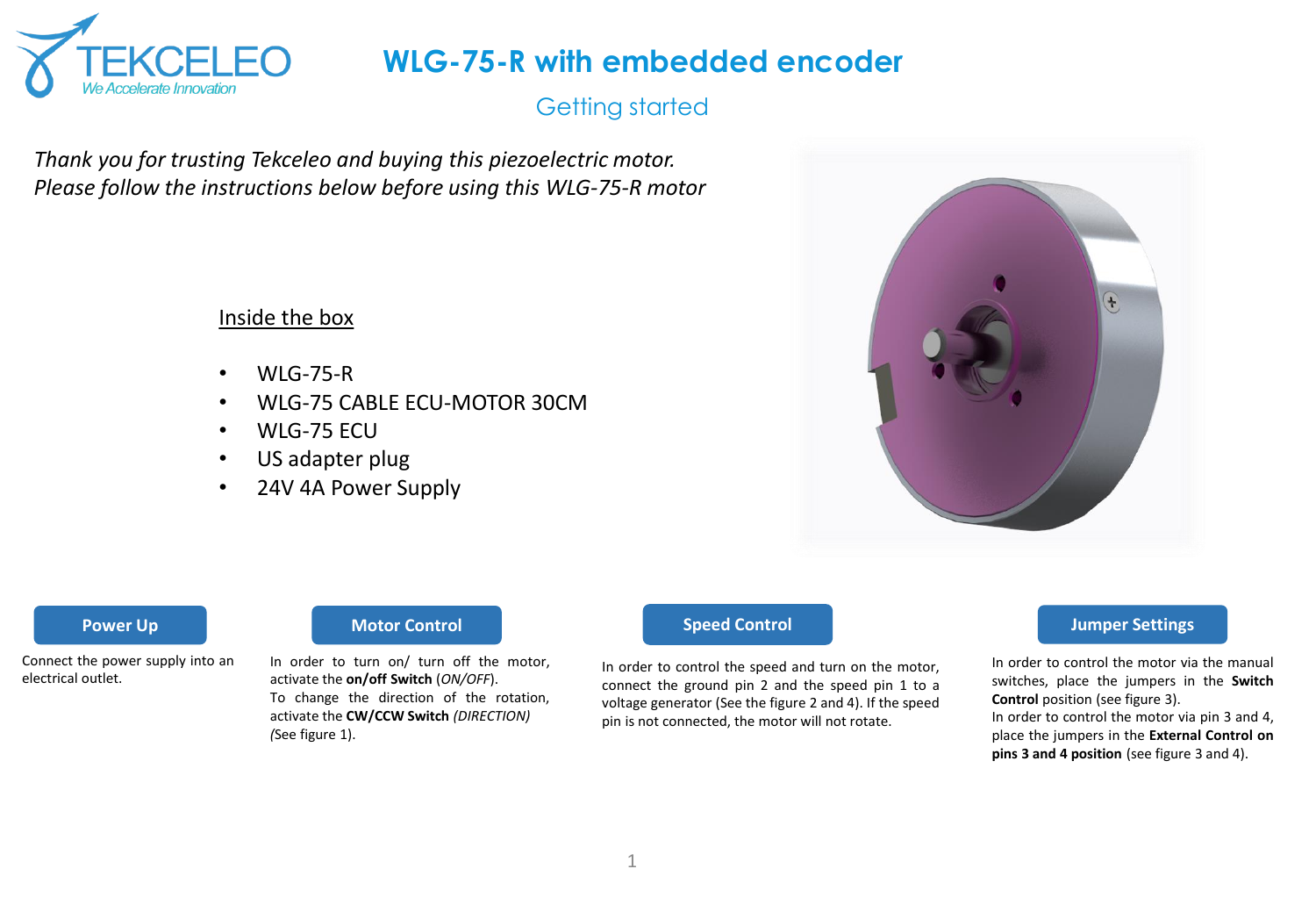

## Technical specifications

| <b>MOTOR DATA WITH EMBEDDED</b><br><b>ENCODER</b>     | <b>VALUES</b>    |
|-------------------------------------------------------|------------------|
| Max No load speed                                     | <b>175 RPM</b>   |
| Stall torque                                          | 1,2 N.m          |
| Rated speed at maximum output                         | <b>150 RPM</b>   |
| Rated torque at maximum output                        | 0,75 N.m         |
| Holding torque                                        | 1,5 N.m          |
| Maximum power                                         | 12 W             |
| Operating temperature                                 | 0°c to 45°c      |
| <b>MECHANICAL DATA</b>                                | <b>VALUES</b>    |
|                                                       |                  |
| Max radial load, 5mm from flange                      | 10N              |
| Max axial load dynamics                               | 10N              |
| Max force for press fits (static, shaft<br>supported) | 120N             |
| Shaft concentricity                                   | $± 0,04$ mm      |
| Weight                                                | 282 <sub>g</sub> |
| <b>MECHANICAL DATA</b>                                | <b>VALUES</b>    |
| Maximal power consumption                             | 24 VDC / 2,9A    |



To operate continuously, the motor needs to dissipate heat. It is advisable to mount it on a metal cooling plate. Performances are ensured as long as the temperature of the motor remains under 45 degrees (see details page 5)

 $\left( \mathbf{l}\right)$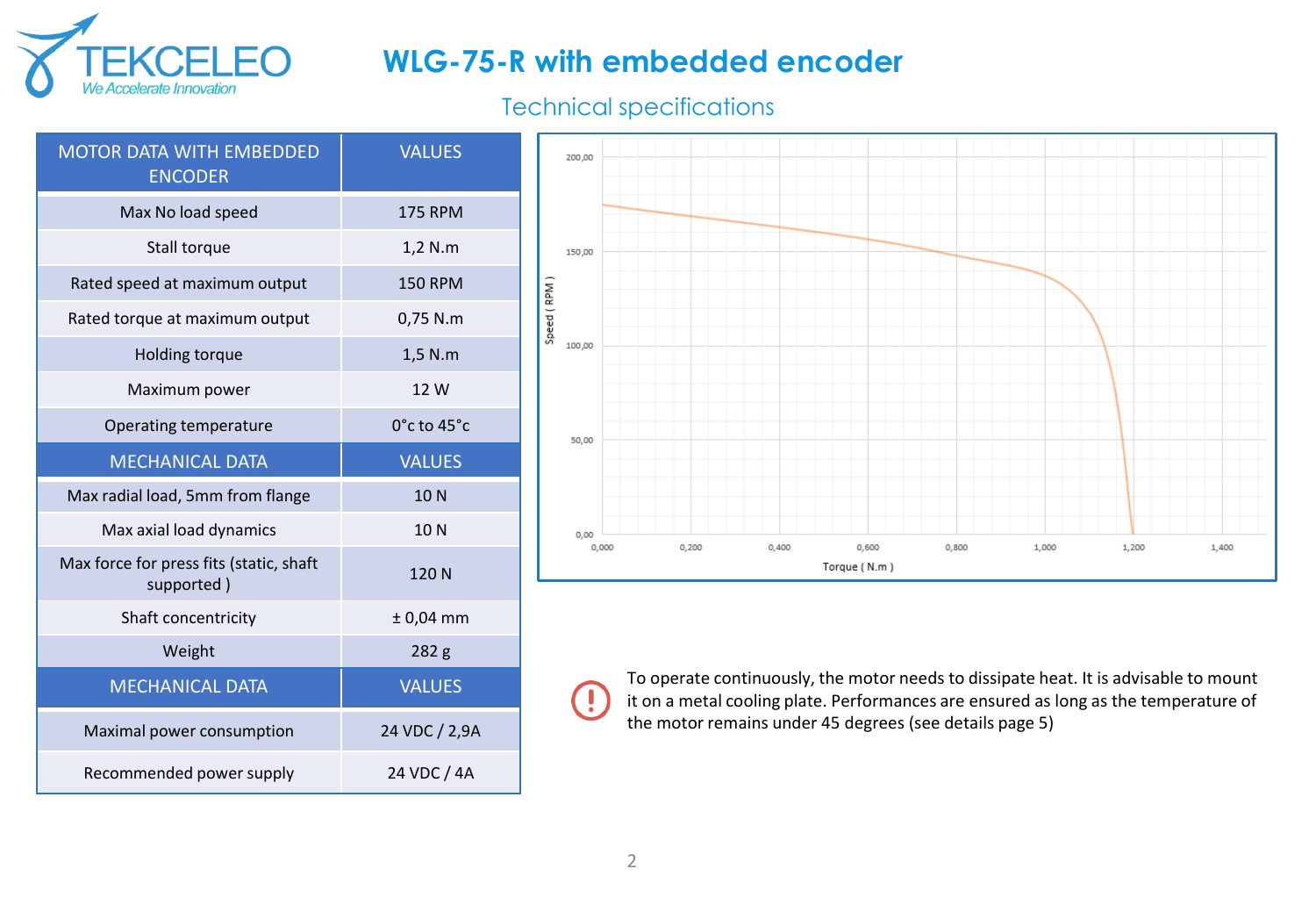

## Control specifications

| <b>CHARACTERISTICS</b>                                                                                                                                                                                                                | <b>VALUES</b>                          |  |  |
|---------------------------------------------------------------------------------------------------------------------------------------------------------------------------------------------------------------------------------------|----------------------------------------|--|--|
| On / Off response time (Pin 3)                                                                                                                                                                                                        | $< 500 \mu s$                          |  |  |
| Speed change response time                                                                                                                                                                                                            | $< 50 \text{ ms}$                      |  |  |
| Closed loop position controller (see figure below)                                                                                                                                                                                    | P control proportional                 |  |  |
| In case you need to control the position of the motor:<br>In order to take advantage of the on / off response time of the motor, it is preferable to<br>send a 0V on pin 3 once the motor has reached its position (see figure below) |                                        |  |  |
| <b>ENCODER DATA</b>                                                                                                                                                                                                                   | <b>VALUES</b>                          |  |  |
| Two channel quadrature digital outputs for direction<br>sensing: A and B                                                                                                                                                              | 5760 increments per<br>revolution each |  |  |
| One channel, Index digital output I (Z)                                                                                                                                                                                               | 1 increment per revolution             |  |  |



### *Voltage input (V) / Speed (RPM)*

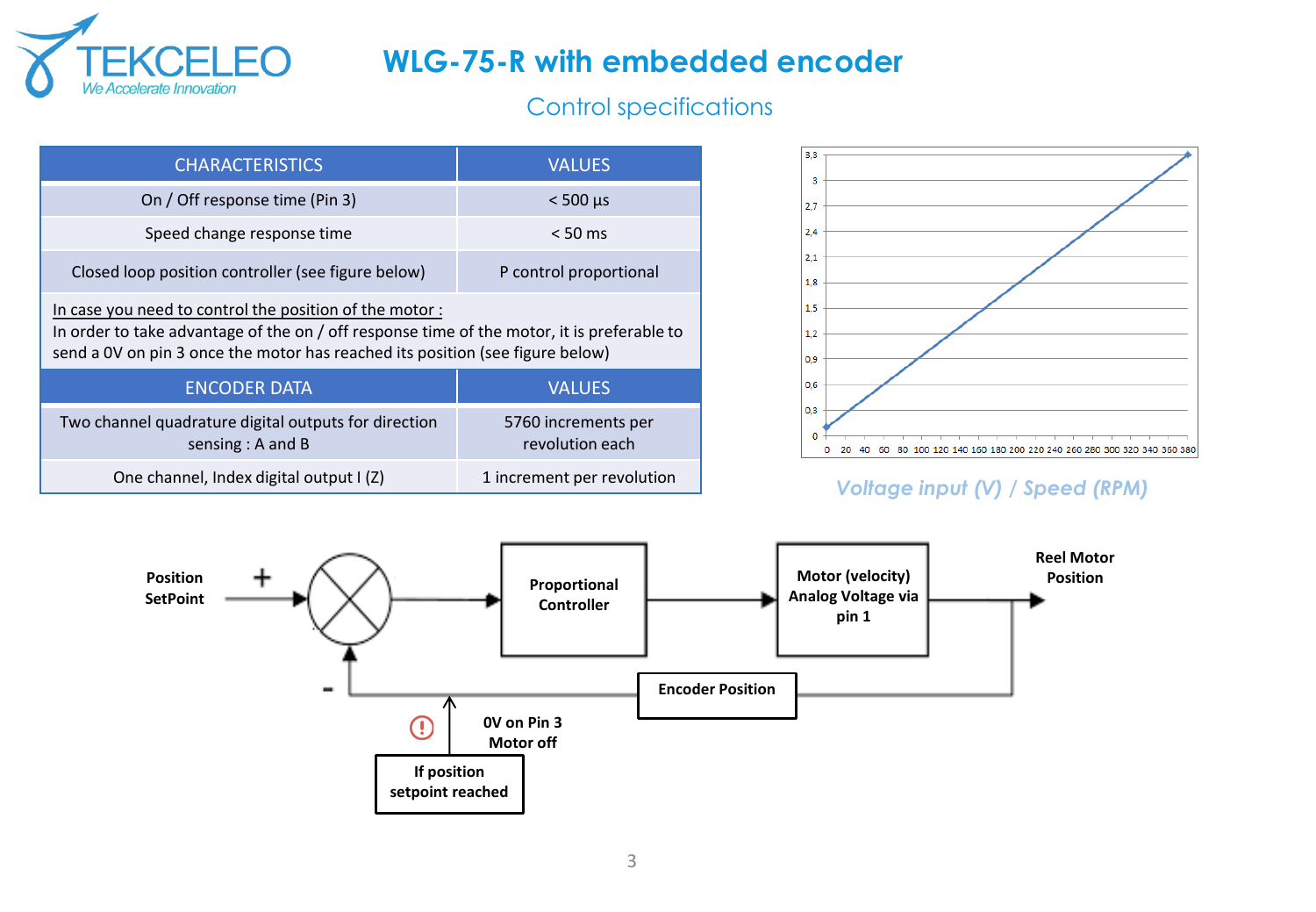

Motor dimensions

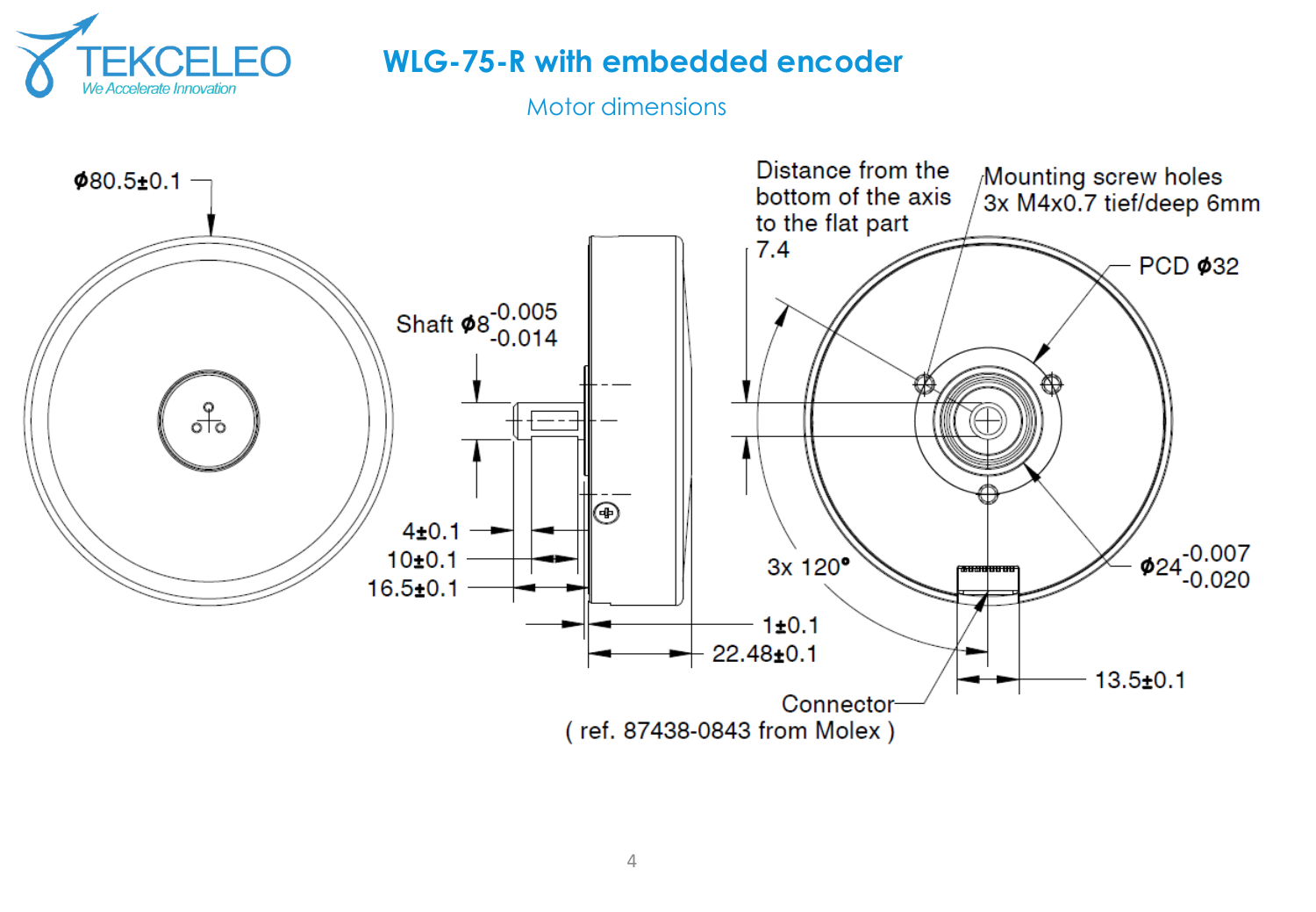

## Mounting recommendation

#### WLG-75-R motor can perfectly transmit the mechanical power required if its assembly respects two constraints

The motor shaft must absolutely not be loaded by radial load more than specified : 60 N

The motor must be mounted on cooling plate designed in order to better dissipate the heat emanating from the motor



We highly recommend to use a flexible coupling between the WLG-75 motor and the load in order to ensure performances. Please find on the table the main characteristics to respect. (our ref : A2533 from A.C.C.&S. )

| <b>COUPLING CHARACTERISTICS</b> | <b>VALUES</b>     |
|---------------------------------|-------------------|
| Axial stiffness                 | $11,2$ N/mm       |
| <b>Radial Stiffness</b>         | 38,1 N/mm         |
| Inertial torque                 | 1,61x10-6 $kg.m2$ |

We recommend to fix the piezoelectric motor on a metal plate to dissipate the heat generated by the motor. Optimal size is aluminum plate with the specified dimensions : 100 x 150 x 8 mm



Make sure to screw the motor using the right screw length (M4x0,7 – 6 mm deep MAX in the motor) Please respect the recommended tightening torque for M4 screws : 3,5 Nm